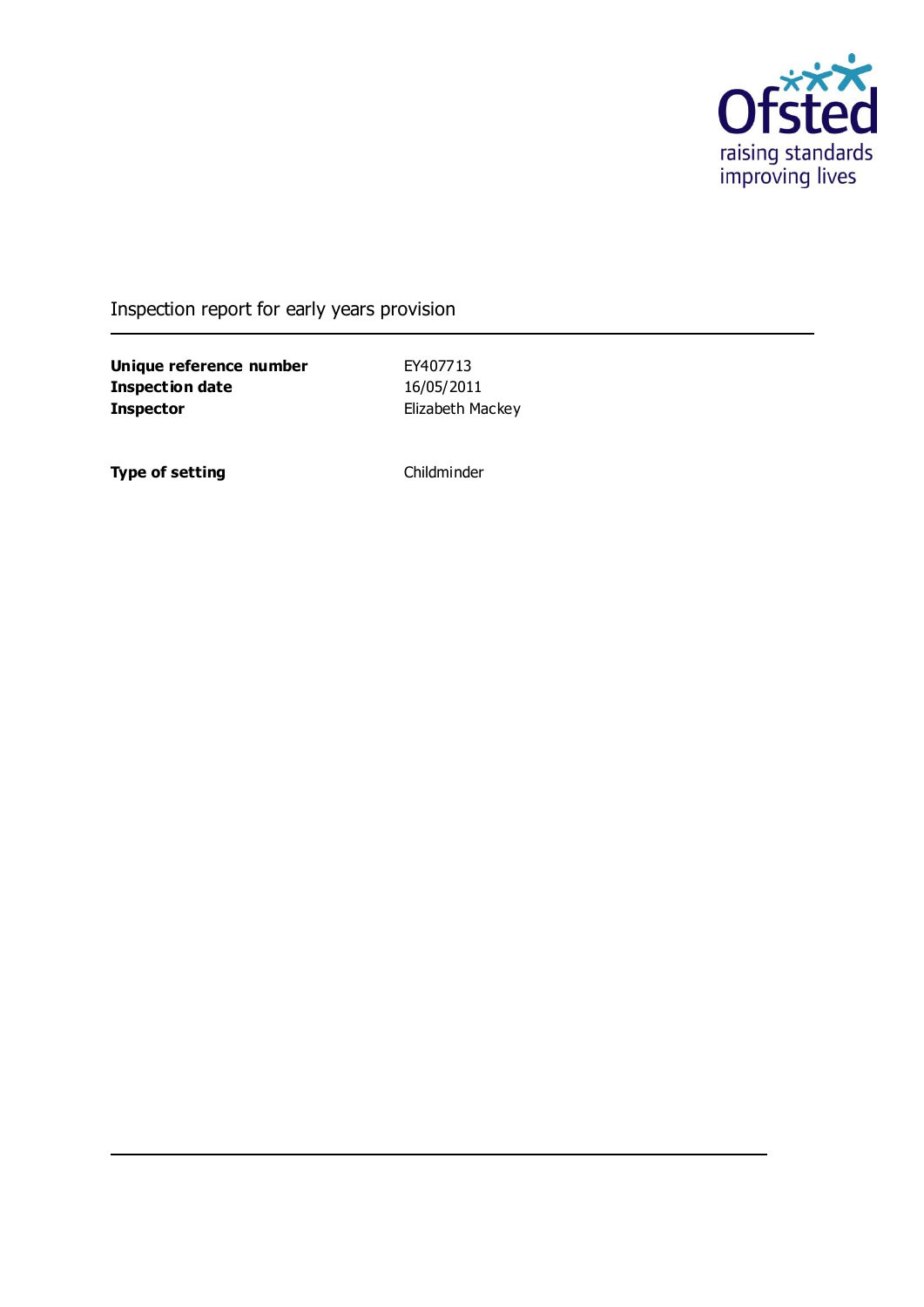The Office for Standards in Education, Children's Services and Skills (Ofsted) regulates and inspects to achieve excellence in the care of children and young people, and in education and skills for learners of all ages. It regulates and inspects childcare and children's social care, and inspects the Children and Family Court Advisory Support Service (Cafcass), schools, colleges, initial teacher training, work-based learning and skills training, adult and community learning, and education and training in prisons and other secure establishments. It assesses council children's services, and inspects services for looked after children, safeguarding and child protection.

If you would like a copy of this document in a different format, such as large print or Braille, please telephone 0300 123 1231, or email enquiries@ofsted.gov.uk.

You may copy all or parts of this document for non-commercial educational purposes, as long as you give details of the source and date of publication and do not alter the information in any way.

T: 0300 123 1231 Textphone: 0161 618 8524 E: enquiries@ofsted.gov.uk W: [www.ofsted.gov.uk](http://www.ofsted.gov.uk/)

© Crown copyright 2011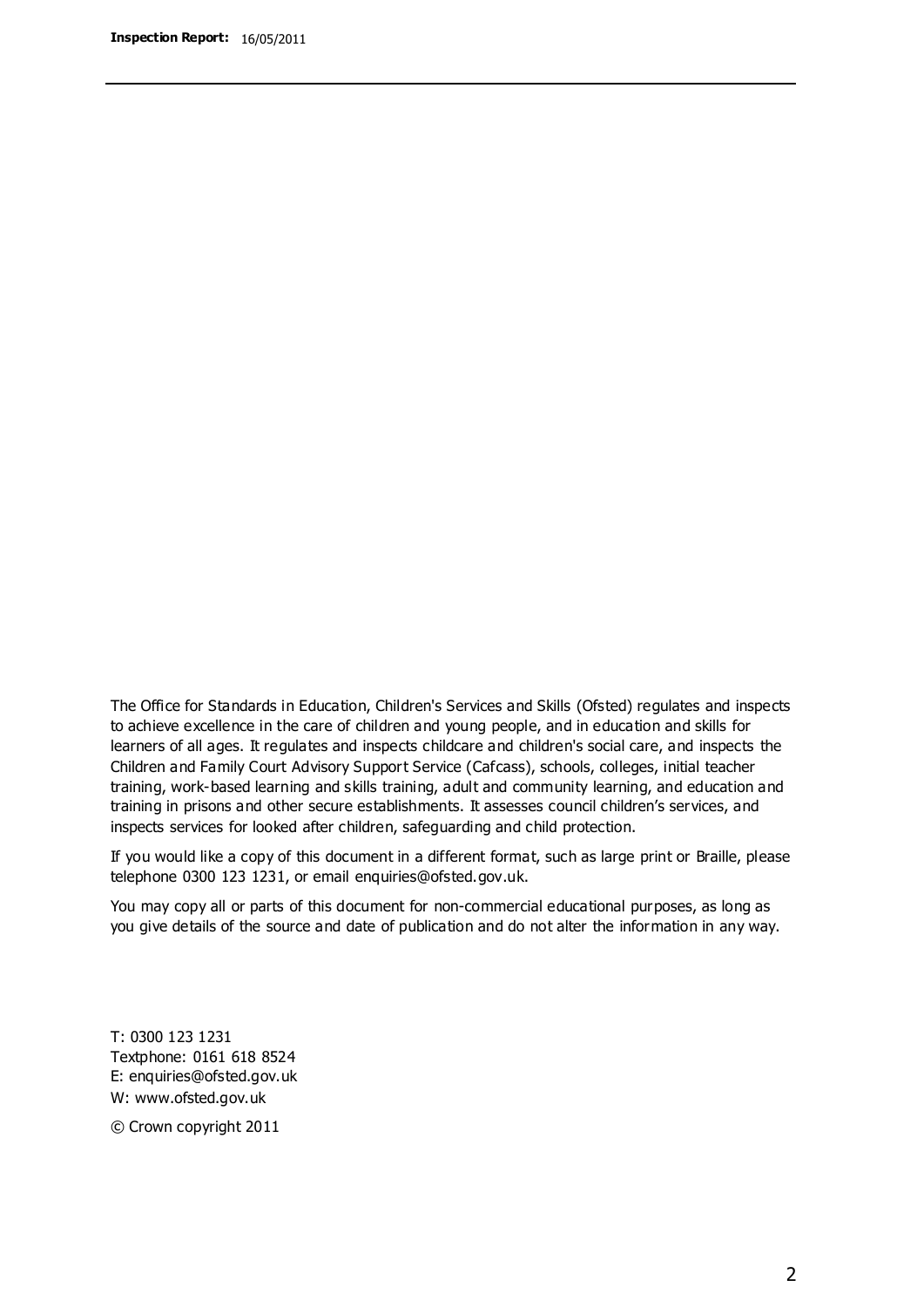## **Introduction**

This inspection was carried out by Ofsted under Sections 49 and 50 of the Childcare Act 2006 on the quality and standards of the registered early years provision. 'Early years provision' refers to provision regulated by Ofsted for children from birth to 31 August following their fifth birthday (the early years age group). The registered person must ensure that this provision complies with the statutory framework for children's learning, development and welfare, known as the *Early* Years Foundation Stage.

The provider must provide a copy of this report to all parents with children at the setting where reasonably practicable. The provider must provide a copy of the report to any other person who asks for one, but may charge a fee for this service (The Childcare (Inspection) Regulations 2008 regulations 9 and 10).

The setting also makes provision for children older than the early years age group which is registered on the voluntary and/or compulsory part(s) of the Childcare Register. This report does not include an evaluation of that provision, but a comment about compliance with the requirements of the Childcare Register is included in Annex B.

Please see our website for more information about each childcare provider. We publish inspection reports, conditions of registration and details of complaints we receive where we or the provider take action to meet the requirements of registration.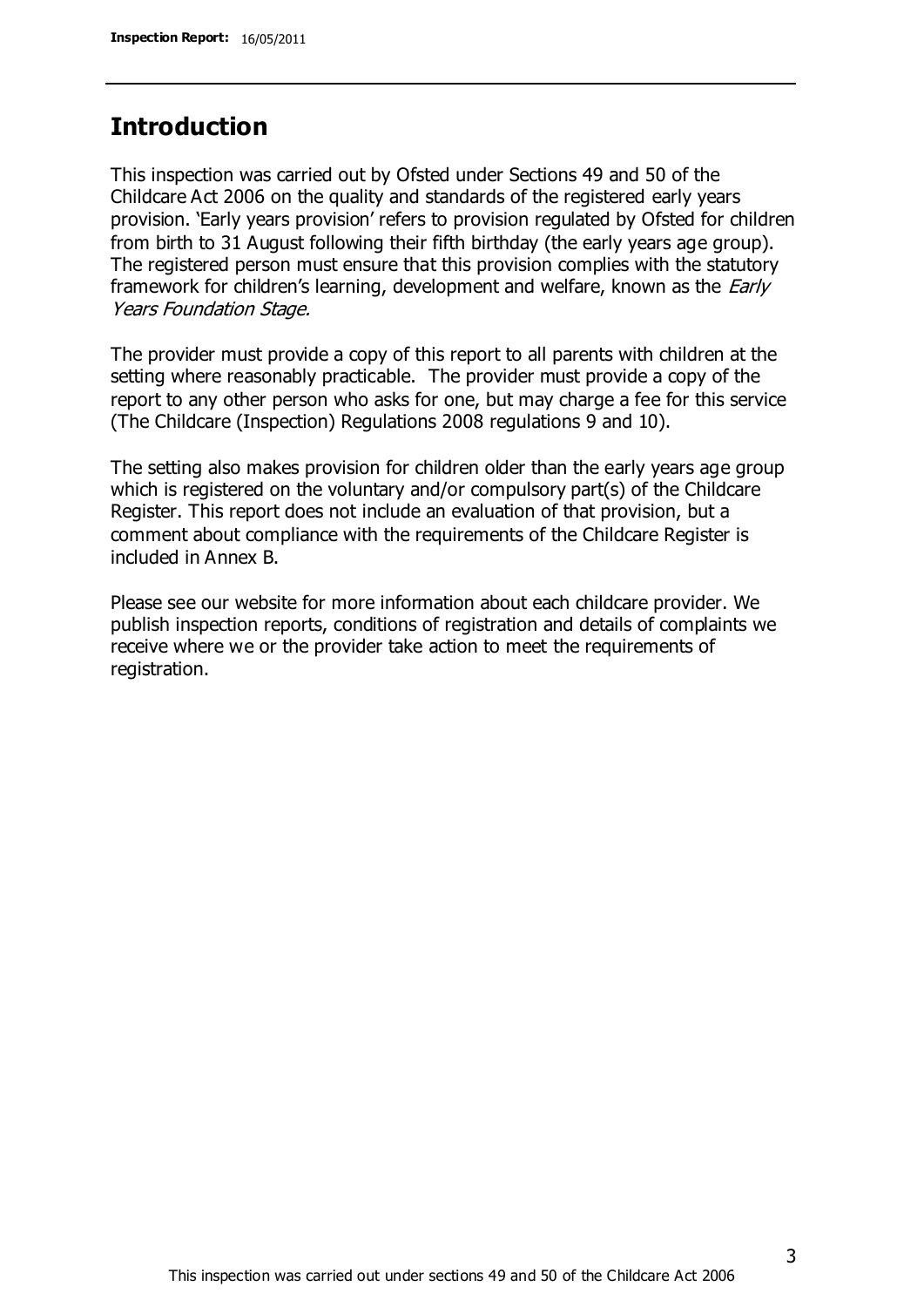# **Description of the childminding**

The childminder was registered in 2010. She lives with her husband and two children aged five and three years. They live in a three bed roomed flat in Earlsfield, which is within the London borough of Wandsworth. They are located close to shops, parks, and public transport links. Children will have access to the whole of the flat apart from the main bedroom. The is a secure garden area that the childminder uses under very close supervision. The childminder is registered to care for a maximum of 2 children on the Early Years Register, of whom one may be under 12 months. She is currently child minding one child in the early years. The childminder is also registered on the compulsory part of the Childcare Register and the voluntary part of the Childcare Register.

## **The overall effectiveness of the early years provision**

Overall the quality of the provision is good.

Children are cared for in a safe, stimulating, and caring environment. Policies and procedures underpin the childminders practice. A wide range of activities covering the six areas of learning are provided to meets children's interests and promote their development. Effective communication systems with parents are established. The childminder has recently started childminding and has not yet implemented a system for self evaluation. However, she is reflective of her practice and clearly identifies her strengths and areas for development within her provision.

# **What steps need to be taken to improve provision further?**

To further improve the early years provision the registered person should:

- develop a system to support parental contributions to children''s learning journals
- review policies and procedures to ensure they are individual to the management of the setting
- Develop the systems for self evaluation.

# **The effectiveness of leadership and management of the early years provision**

Children play safely and the childminder successfully promotes their well-being. She has a sound understanding of her responsibility to safeguard children, and her policy is in line with Local Safeguarding Children's Board guidance and made available to parents. Policies and procedures are adopted from a National childminding organisation, and the childminder is in the process of personalising them. The childminder undertakes regular risk assessments to minimise the risk to children, both in the home and on outings. She ensures children are within her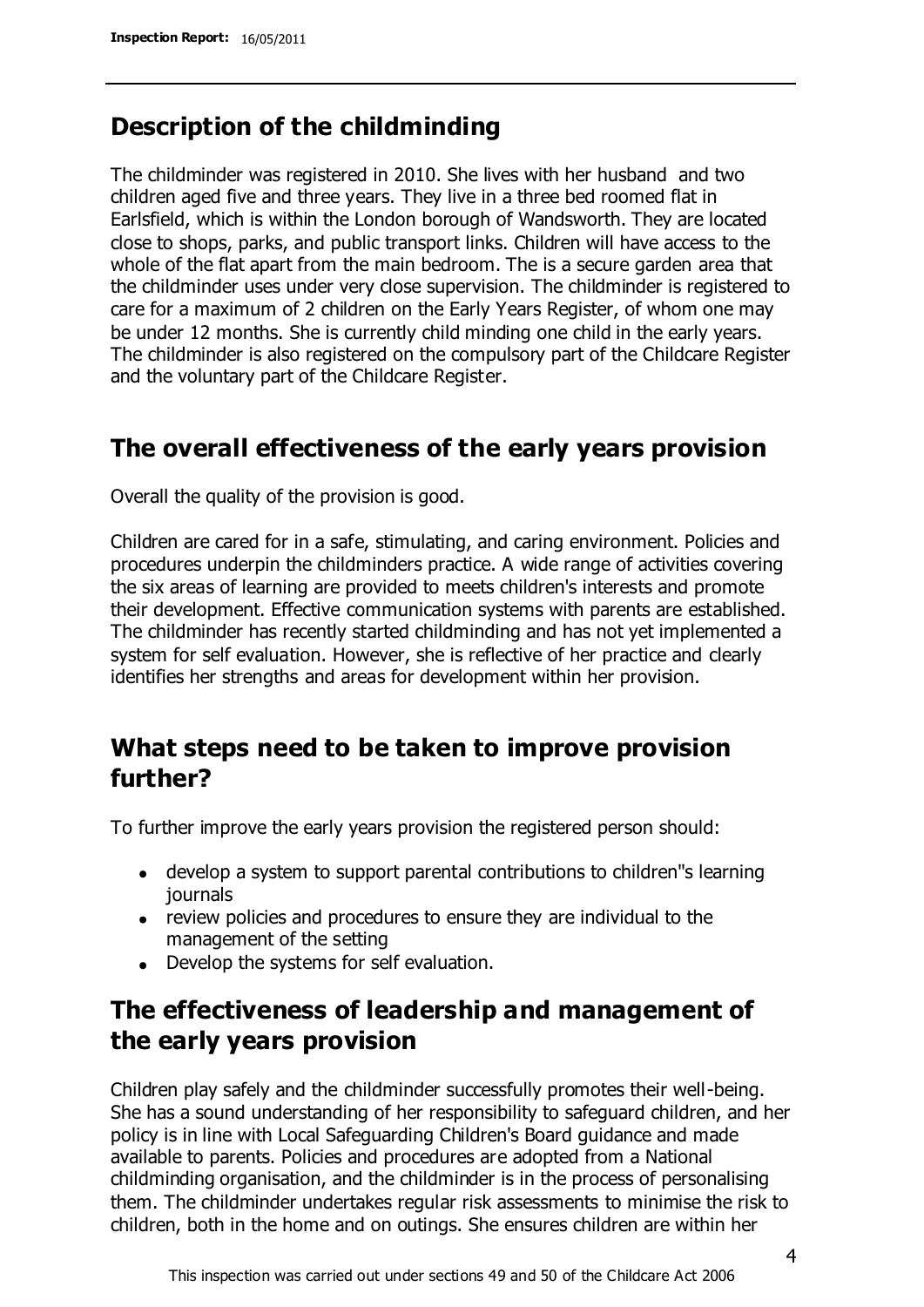sight and sound at all times. The childminder maintains accurate details of the children attending the setting; for example the record of attendance, and medication and accident records. All areas of the property are effectively organised to enable children to access resources, safely and easily. The childminder promotes children's understanding of how to keep themselves safe through close supervision and gentle reinforcement of the boundaries in place. The childminder updates her knowledge through attending relevant training; she has obtained a first aid qualification and she is booked to attend Safeguarding Training and Food Hygiene.

Children demonstrate an extremely strong sense of security in the setting. They enjoy a close, trusting relationship with the childminder. They are confident and self assured and they enjoy the independence of accessing the resources independently. The home is calm and there is good sense of fun; children are happy and settled. Children make very good progress in their language development. The childminder promotes this very well through ongoing dialogue with the children. The childminder is committed to equality and inclusion. She obtains information about children's cultural, religious, and personal backgrounds to ensure she is aware of their individual needs. Age appropriate resources reflect positive images of people from various cultural backgrounds.

The childminder is aware of the need to develop effective communication systems in the event of children attending other settings. The childminder works in partnership with parents and keeps them up to date. She maintains a communication book, which parents receive daily. It details information about the children's day; including a timetabled record of the activities enjoyed. This works well and supplements the daily verbal feedback. Parents have access to the weekly plan and their children's development records. There is not a system record for parental contributions to the development records. Parents are very happy with the care their children receive, they comment, "the childminder provides a loving, healthy and stimulating environment". The childminder is a reflective practitioner and she is aware of the strengths and any gaps in her service. A system for evaluation is not in place. The childminder has identified and booked future training for ongoing development and improvement of her childminding service.

# **The quality and standards of the early years provision and outcomes for children**

Children enjoy a wide range of activities and experiences, including a daily outing. Activities are enhanced because the resources are stimulating, age appropriate and of good quality. The childminder demonstrates a secure knowledge of the learning and development requirements. She makes pertinent observations of the children's progress, which she clearly documents. From this, the childminder plans activities and experiences aimed to meet the individual needs of the children for the next steps in their learning journey. Planning is flexible to take account of the weather, and children's moods and wishes. The childminder has a very good knowledge of child development and the early learning goals. This enables her to recognise young children's competence and provide activities that offer sufficient challenge.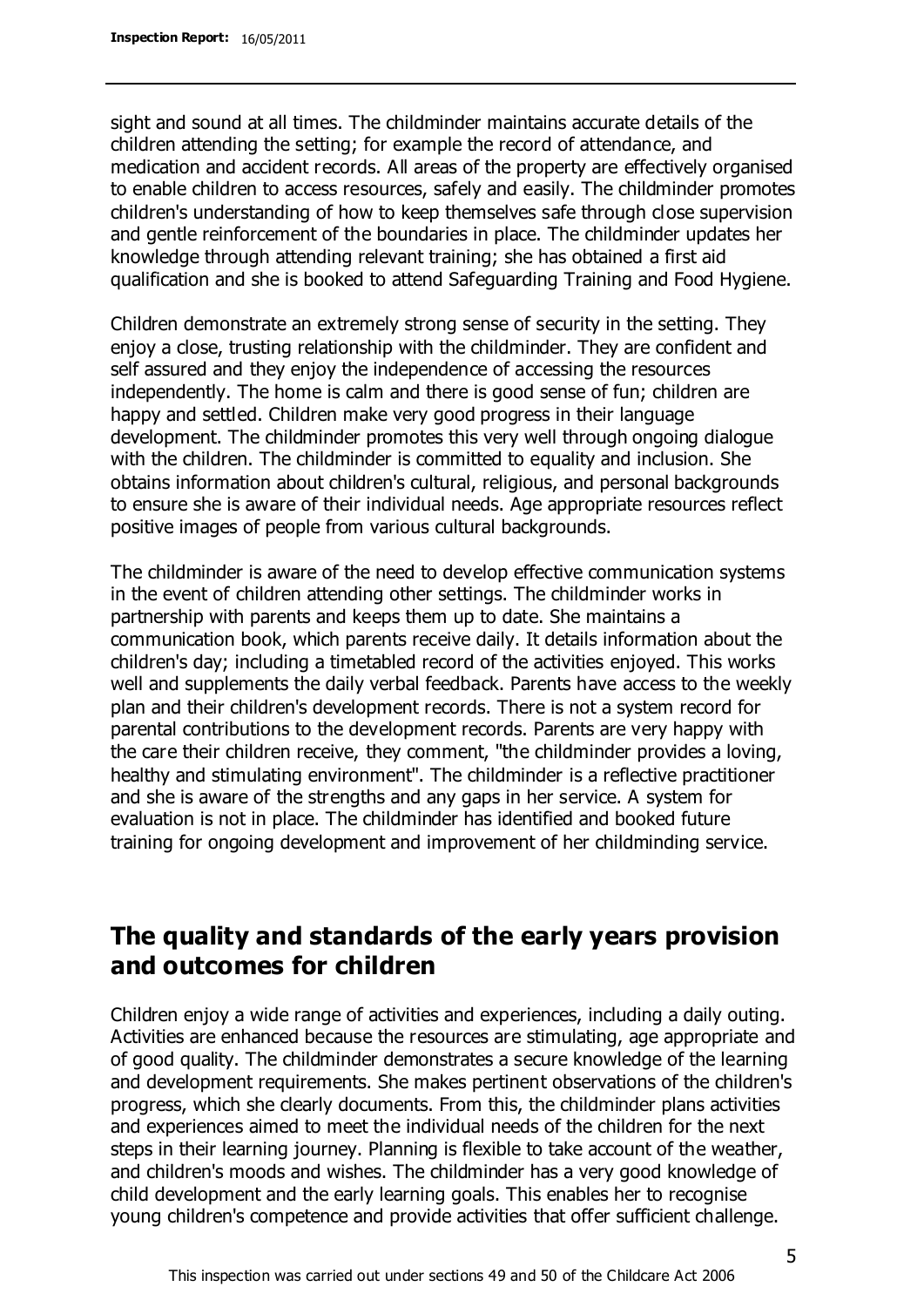Children are making good progress in all areas of their development.

Children are extremely settled and enjoy a close relationship with the childminder and her family. They have very good communication skills and are able to make their needs known. They select a book from the wide range available and bring it to the childminder to read, settling on her lap she does so. The play area is child centred, welcoming, and comfortable with most resources stored at children's level. Children are able to explore and select resources independently from lowlevel storage and baskets on the floor, this helps to develop their autonomy and confidence. Children are reassured by the childminders consistent input and gentle approach. They are familiar with the routine, which is organised around their needs. Children recognise their own artwork, which the childminder proudly displays in the kitchen. They point to it, repeating the word car. This increases their sense of belonging and fosters self esteem. .

The childminder sits on the floor with the children and supports their play. She is attentive to them as they play; talking to them about what they are doing. Toddlers begin to develop an understanding of number names as they count the cars. They understand simple sentences and are able to use many single words. The childminder encourages them to explore and imitate sounds. Children copy the sounds heard during story time, such as the cats meow. Interaction between the childminder and the children is excellent. Close relationships are established and children are settled. The childminder is an advocate of outdoor play and daily outdoor play and activities are included in the routine. Children benefit from plenty of fresh air and physical activity, promoting their understanding of healthy life styles. Children enjoy visits to toddler groups and to the park. Their knowledge and understanding of the world is promoted through nature activities, such as planting sunflower seeds and watching the process of tadpoles becoming frogs. The childminder provides healthy home cooked meals, and children tuck into a healthy lunch of meatballs and root vegetable mash. Children have access to drinks at all times, so they remain hydrated. Children benefit from a good range of modern technology toys, such as a pretend microwave in the imaginative play area, and cars and a garage that make sounds, which encourages the children to repeat. This helps them progress in communication and technology from a early age which helps them to develop skills for the future. There is also a good range of natural materials, arts and crafts, and resources to facilitate imaginative development.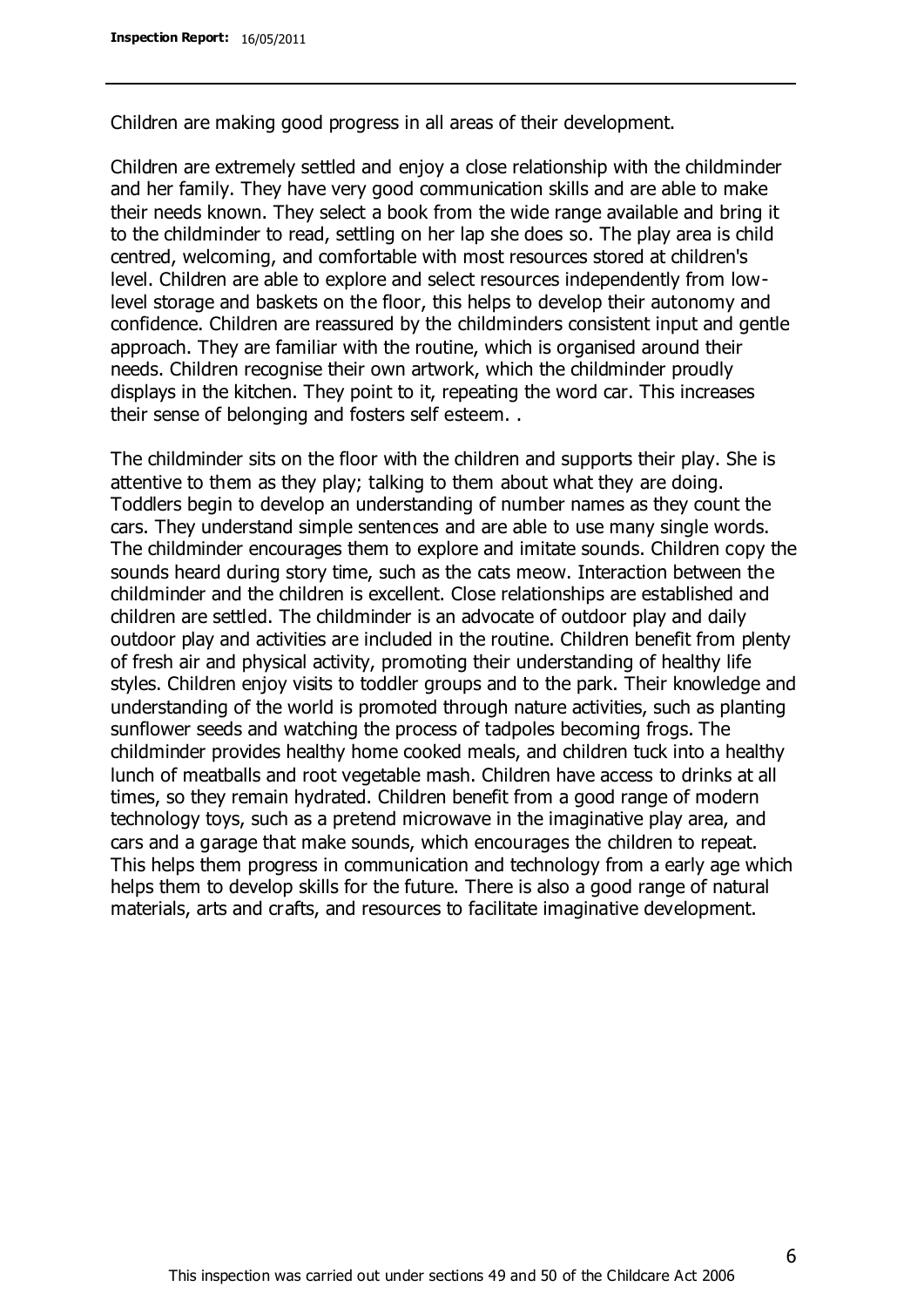# **Annex A: record of inspection judgements**

#### **The key inspection judgements and what they mean**

Grade 1 is Outstanding: this aspect of the provision is of exceptionally high quality Grade 2 is Good: this aspect of the provision is strong Grade 3 is Satisfactory: this aspect of the provision is sound Grade 4 is Inadequate: this aspect of the provision is not good enough

### **The overall effectiveness of the early years provision**

| How well does the setting meet the needs of the<br>children in the Early Years Foundation Stage? |  |
|--------------------------------------------------------------------------------------------------|--|
| The capacity of the provision to maintain continuous                                             |  |
| improvement                                                                                      |  |

### **The effectiveness of leadership and management of the early years provision**

| The effectiveness of leadership and management of the             |   |
|-------------------------------------------------------------------|---|
| <b>Early Years Foundation Stage</b>                               |   |
| The effectiveness of leadership and management in embedding       |   |
| ambition and driving improvement                                  |   |
| The effectiveness with which the setting deploys resources        |   |
| The effectiveness with which the setting promotes equality and    |   |
| diversity                                                         |   |
| The effectiveness of safeguarding                                 |   |
| The effectiveness of the setting's self-evaluation, including the | 3 |
| steps taken to promote improvement                                |   |
| The effectiveness of partnerships                                 |   |
| The effectiveness of the setting's engagement with parents and    |   |
| carers                                                            |   |

## **The quality of the provision in the Early Years Foundation Stage**

The quality of the provision in the Early Years Foundation Stage  $\vert$  2

## **Outcomes for children in the Early Years Foundation Stage**

| <b>Outcomes for children in the Early Years Foundation</b>    |  |
|---------------------------------------------------------------|--|
| <b>Stage</b>                                                  |  |
| The extent to which children achieve and enjoy their learning |  |
| The extent to which children feel safe                        |  |
| The extent to which children adopt healthy lifestyles         |  |
| The extent to which children make a positive contribution     |  |
| The extent to which children develop skills for the future    |  |

Any complaints about the inspection or report should be made following the procedures set out in the guidance available from Ofsted's website: www.ofsted.gov.uk